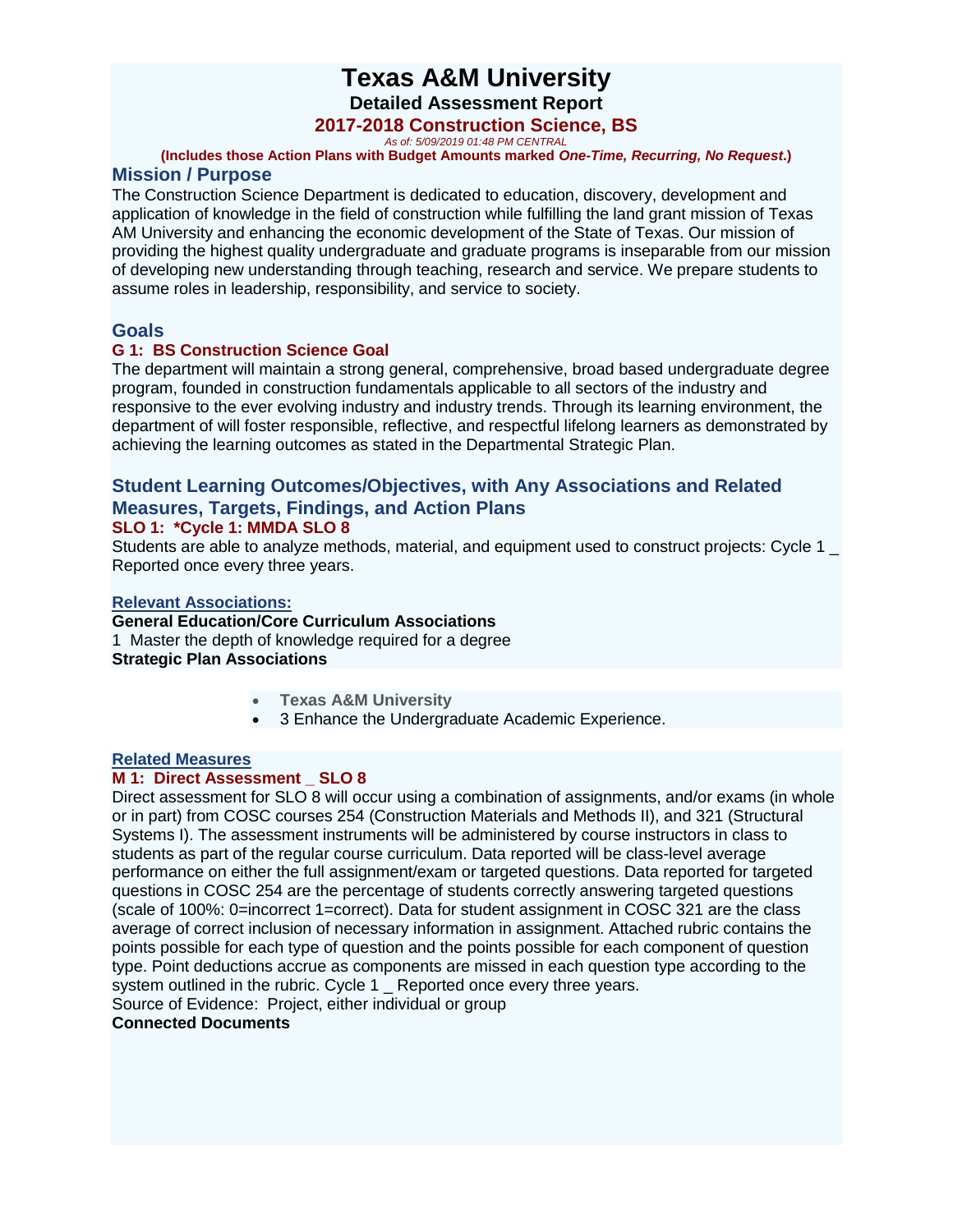## **Target:**

Students cumulative average score for SLO 8 will be 70% or higher. In order to set a target score during initial data collection of new SLO data collection system and establishment of baseline date, 70% was deemed appropriate as minimum target as students must have a grade of "C" (70) or better in order to qualify for graduation from the program. Baseline data will be evaluated after at least 3 years' of data collection have occurred in order to determine if adjustment of new targets is warranted based on trend data and , if so, the new appropriate minimum targets.

## **Finding (2017-2018) - Target: Not Met**

Students Cumulative average scores for SLO 8 during the Fall 2017 and Spring 2018 semesters were 62.57 and 71.87, respectively. Therefore students cumulative SLO 8 average score for the 2017-18 academic year was 67.22, therefore the target of 70% or greater SLO average was not met. These results indicate a need for greater emphasis on the methods, material, and equipment used to construct projects in not only targeted courses, but also in other appropriate courses throughout the curriculum.

## **Related Action Plans (by Established cycle, then alpha):**

For full information, see the *Details of Action Plans* section of this report.

## **SLO 8 Action Plan**

*Established in Cycle:* 2016-2017 Based on the Direct Assessment average score (74.43) and Indirect Assessment mean score from the Senior Exit Survey (3.25) of st...

## **M 9: Senior Exit Survey Confidence**

As an indirect assessment of the student learning outcomes, an exit survey will be administered to all COSC students immediately prior to their graduation, soliciting their opinions with respect to their educational experiences at TAMU. Students will be asked to indicate how confident they are in their ability to apply each of the student learning outcomes. Responses will utilize a four point Likert-type scale  $(4 = \text{Very Conflict}; 3 = \text{Confident}; 2 = \text{Somewhat Conflict}; 1 = \text{Not Conflict}).$ Source of Evidence: Student satisfaction survey at end of the program **Connected Document**

## **Target:**

For each student learning outcome students' average score will be a minimum score of 2.51 or higher indicating students are, at minimum, "confident" applying individual student learning outcomes, as students graduating from the program should be confident applying the knowledge and skills gained from their degree program in their future careers.

## **Finding (2017-2018) - Target: Met**

During the 2017/18 academic year, the Fall 2017 and Spring 2018 Senior Exit Survey had a total of 221 respondents. In Fall 2017, 102 students responded to the question: "As a result of your COSC degree program, how confident do you feel in your ability to analyze methods, materials, and equipment used to construct projects" with a mean score of 3.29. and 119 students responded to the same question in Spring 2018 with a mean score of 3.34. Therefore a total of 221 students responded to SLO 8 with an overall mean score of 3.31 (Confident), meeting the target of a minimum mean score of 2.51. The scale used was: Very Confident =  $3.51 - 4.00$ ; Confident =  $2.51 -$ 3.50; Somewhat Confident = 1.51 – 2.50; Not Confident = 1.00 – 1.50.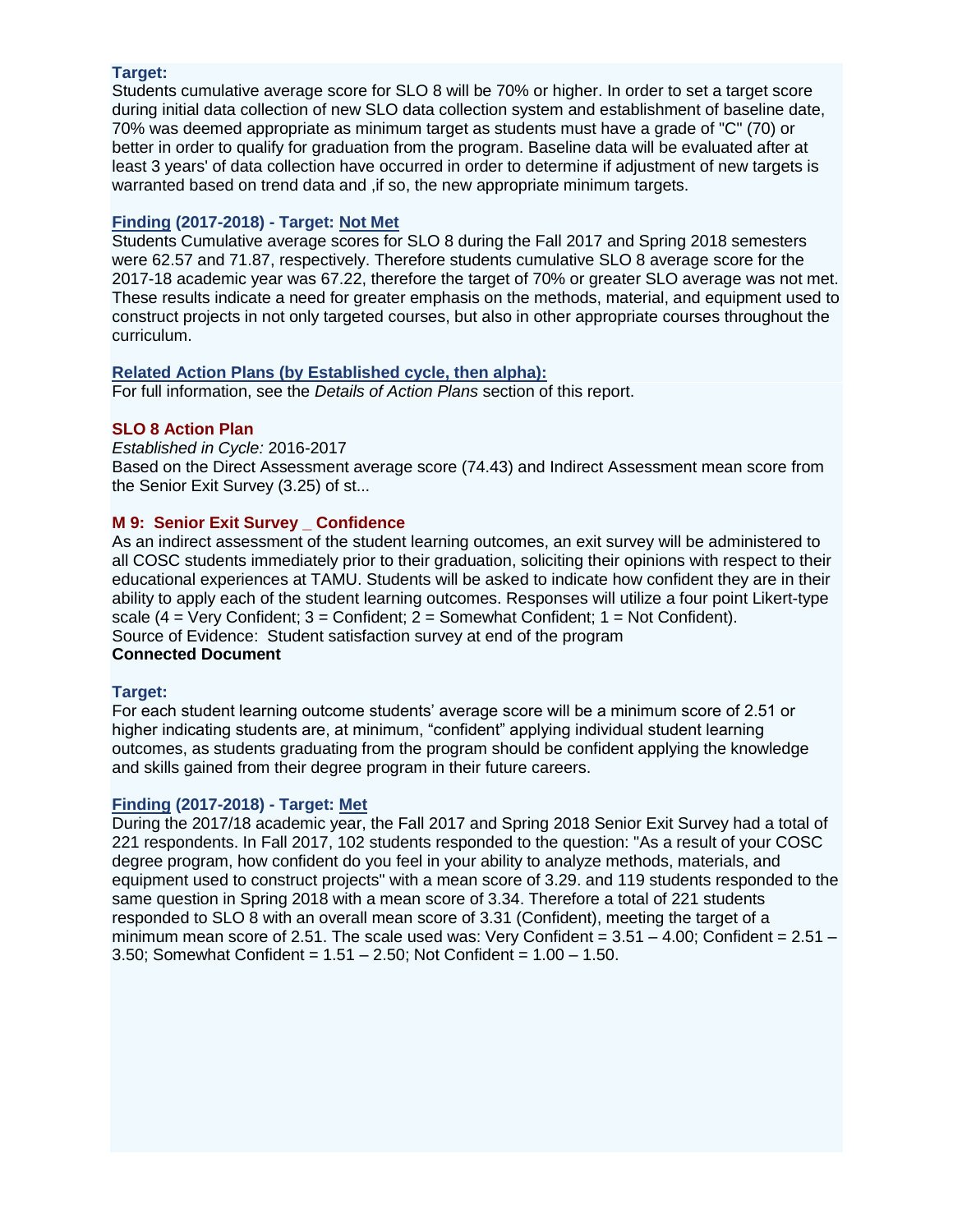## **SLO 2: \*Cycle 1: MMDA SLO 20**

Students understand the basic principles of mechanical, electrical, and piping systems: Cycle 1 \_ Reported once every three years.

#### **Relevant Associations:**

## **General Education/Core Curriculum Associations**

1 Master the depth of knowledge required for a degree **Strategic Plan Associations**

- **Texas A&M University**
- 2 Strengthen our graduate programs.

#### **Related Measures**

#### **M 2: Direct Assessment \_ SLO 20**

Direct assessment for SLO 20 will occur using a combination of exams (in whole or in part) from COSC courses 325 (MEP Systems in Construction I) and 326 (MEP Systems in Construction II). The assessment instruments will be administered by course instructors in class to students as part of the regular course curriculum. Data reported will be class-level average performance on either the full assignment/exam or targeted questions. Cycle 1 \_ Reported once every three years. Source of Evidence: Writing exam to assure certain proficiency level

## **Connected Document**

#### **Target:**

Students cumulative average score for SLO 20 will be 70% or higher. In order to set a target score during initial data collection of new SLO data collection system and establishment of baseline date, 70% was deemed appropriate as minimum target as students must have a grade of "C" (70) or better in order to qualify for graduation from the program. Baseline data will be evaluated after at least 3 years' of data collection have occurred in order to determine if adjustment of new targets is warranted based on trend data and ,if so, the new appropriate minimum targets.

## **Finding (2017-2018) - Target: Met**

Students Cumulative average scores for SLO 20 during the Fall 2017 and Spring 2018 semesters were 89.07 and 79.85, respectively - yielding a student cumulative SLO 20 average score for the 2017/18 academic year of 84.46. Therefore the target of 70% or greater SLO average was met. While there is room for improvement, student average performance on SLO 20 indicates students have an adequate foundation understanding of HVAC systems that may benefit from increased focus during classroom instruction.

## **Related Action Plans (by Established cycle, then alpha):**

For full information, see the *Details of Action Plans* section of this report.

## **SLO 20 Action Plan**

*Established in Cycle:* 2016-2017 Based on the Direct Assessment average score (86.93) and Indirect Assessment mean score from the Senior Exit Survey (2.77) of st...

## **M 9: Senior Exit Survey \_ Confidence**

As an indirect assessment of the student learning outcomes, an exit survey will be administered to all COSC students immediately prior to their graduation, soliciting their opinions with respect to their educational experiences at TAMU. Students will be asked to indicate how confident they are in their ability to apply each of the student learning outcomes. Responses will utilize a four point Likert-type scale  $(4 = \text{Very Confidence}$ ; 3 = Confident; 2 = Somewhat Confident; 1 = Not Confident). Source of Evidence: Student satisfaction survey at end of the program **Connected Document**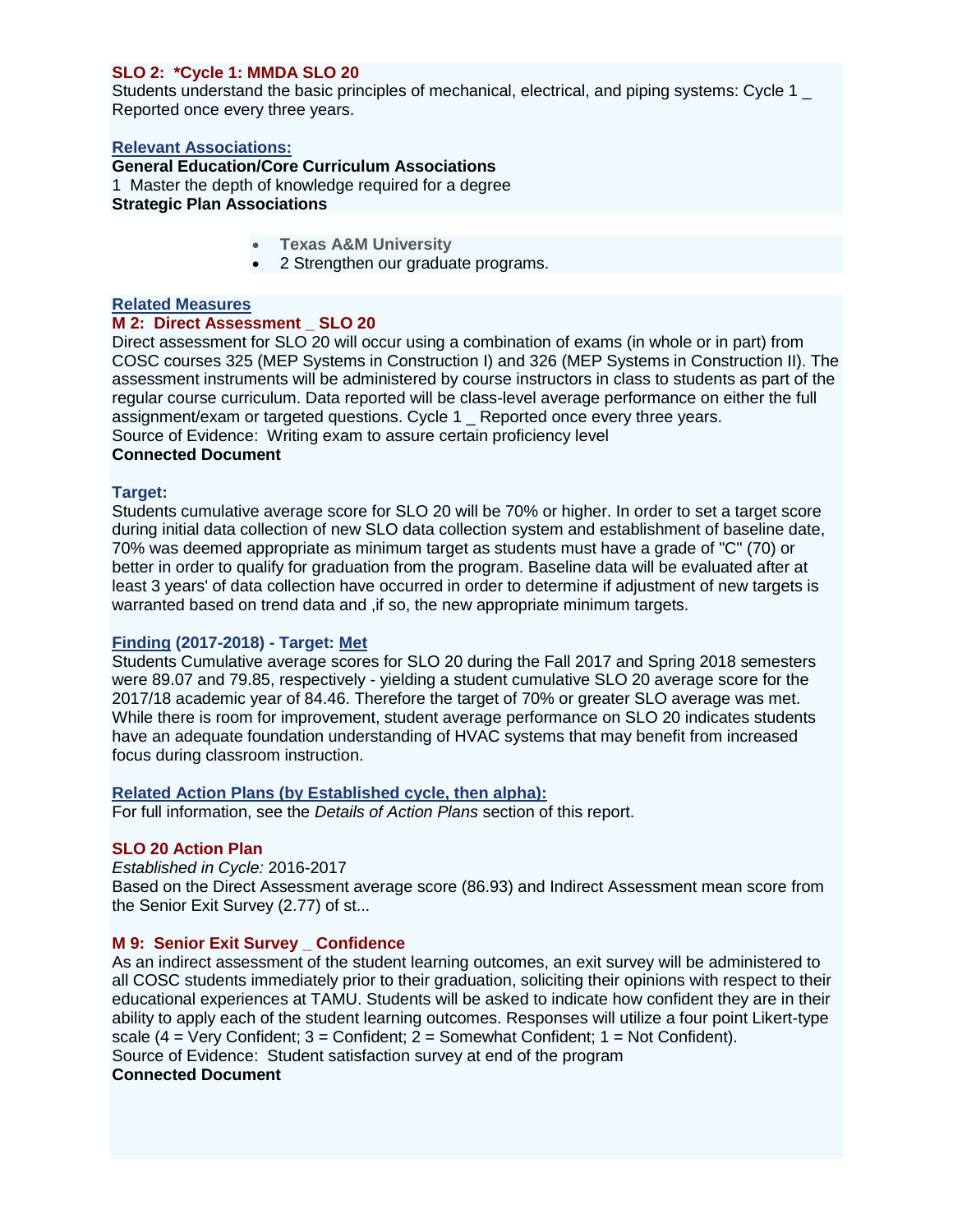## **Target:**

For each student learning outcome students' average score will be a minimum score of 2.51 or higher indicating students are, at minimum, "confident" applying individual student learning outcomes.

## **Finding (2017-2018) - Target: Met**

During the 2017/18 academic year, the Fall 2017 and Spring 2018 Senior Exit Survey had a total of 221 respondents. In Fall 2017 102 students responded to the question: "As a result of your COSC degree program, how confident do you feel in your ability to understand the basic principles of mechanical, electrical, and piping systems?" with a mean score of 2.92. and 119 students responded to the same question in Spring 2018 with a mean score of 2.92 Therefore a total of 221 students responded to SLO 20 with an overall mean score of 2.92 (Confident), meeting the target of a minimum mean score of 2.51. The scale used was: Very Confident =  $3.51 - 4.00$ ; Confident =  $2.51 -$ 3.50; Somewhat Confident =  $1.51 - 2.50$ ; Not Confident =  $1.00 - 1.50$ .

## **Related Action Plans (by Established cycle, then alpha):**

For full information, see the *Details of Action Plans* section of this report.

## **SLO 20 Action Plan**

*Established in Cycle:* 2016-2017 Based on the Direct Assessment average score (86.93) and Indirect Assessment mean score from the Senior Exit Survey (2.77) of st...

## **SLO 3: Cycle 2: Project Admin. \_ SLO 1**

Students are able to create written communications appropriate to the construction discipline: Cycle 2 Reported once every three years.

#### **Relevant Associations:**

**General Education/Core Curriculum Associations** 3 Communicate effectively **Strategic Plan Associations**

- **Texas A&M University**
- 3 Enhance the Undergraduate Academic Experience.

## **Related Measures**

## **M 3: Direct Assessment SLO 1**

Direct assessment will occur for SLO 1 using a combination of assignments (in whole or in part) from COSC courses 463 (Introduction to Construction Law), 440, 441, 442, 443, and/or 446 (Capstone), and 494 (Internship). The assessment instruments will be administered by course instructors in class to students as part of the regular course curriculum. Data reported will be class-level average performance on either the full assignment/exam or targeted questions. Cycle 2 \_ Reported once every three years.

Source of Evidence: Written assignment(s), usually scored by a rubric

## **Target:**

Students cumulative average score for SLO 1 will be 70% or higher. In order to set a target score during initial data collection of new SLO data collection system and establishment of baseline date, 70% was deemed appropriate as minimum target as students must have a grade of "C" (70) or better in order to qualify for graduation from the program. Baseline data will be evaluated after at least 3 years' of data collection have occurred in order to determine if adjustment of new targets is warranted based on trend data and, if so, the new appropriate minimum targets.

## **Finding (2017-2018) - Target: Not Reported This Cycle**

SLO Not Reported this cycle.

**Related Action Plans (by Established cycle, then alpha):** For full information, see the *Details of Action Plans* section of this report.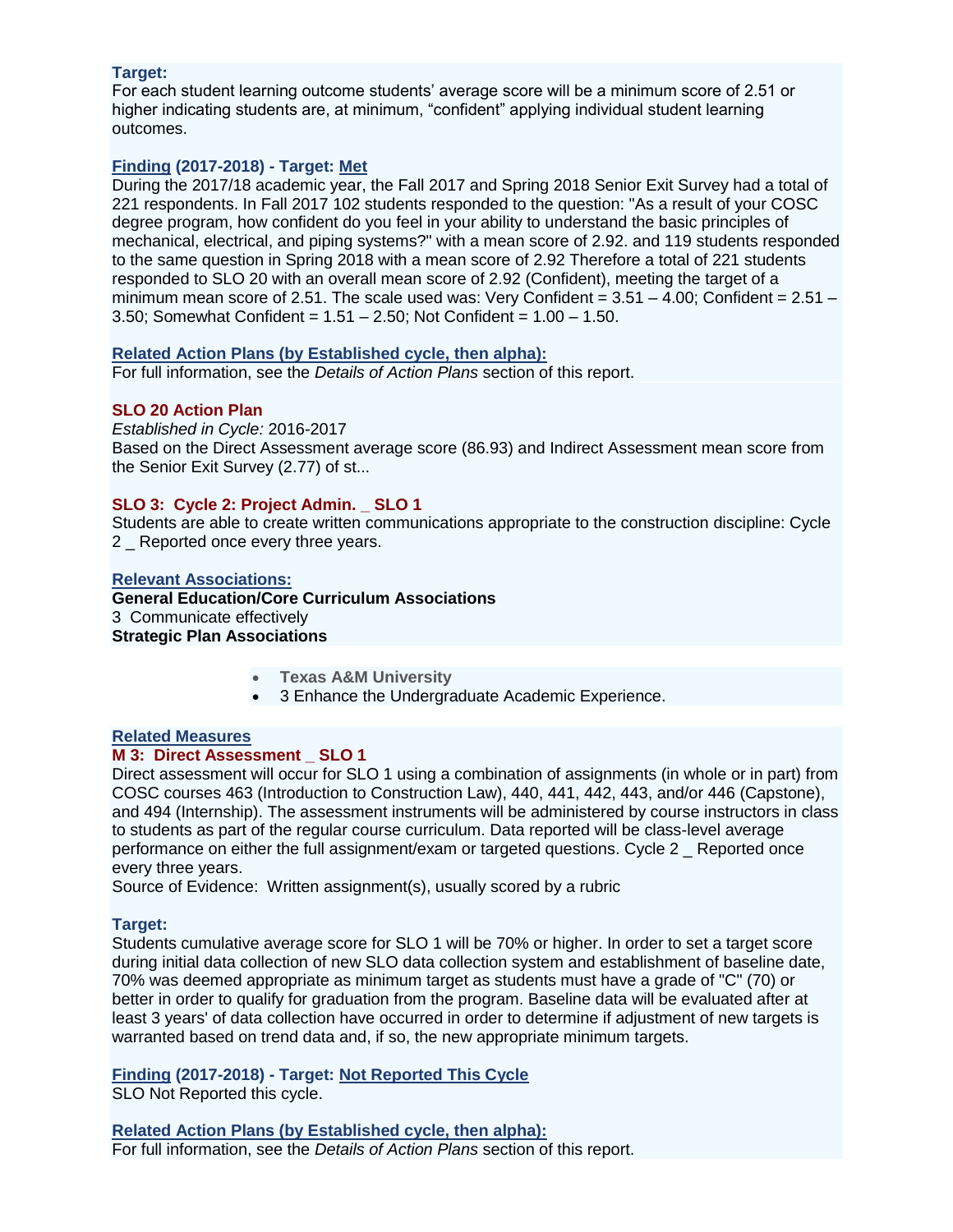#### **SLO 8 Action Plan**

*Established in Cycle:* 2016-2017

Based on the Direct Assessment average score (74.43) and Indirect Assessment mean score from the Senior Exit Survey (3.25) of st...

#### **M 9: Senior Exit Survey \_ Confidence**

As an indirect assessment of the student learning outcomes, an exit survey will be administered to all COSC students immediately prior to their graduation, soliciting their opinions with respect to their educational experiences at TAMU. Students will be asked to indicate how confident they are in their ability to apply each of the student learning outcomes. Responses will utilize a four point Likert-type scale  $(4 = \text{Very Conflict: } 3 = \text{Confident: } 2 = \text{Somewhat Conflict: } 1 = \text{Not Conflict}.$ Source of Evidence: Student satisfaction survey at end of the program **Connected Document**

#### **Target:**

For each student learning outcome students' average score will be a minimum score of 2.51 or higher indicating students are, at minimum, "confident" applying individual student learning outcomes.

#### **Finding (2017-2018) - Target: Not Reported This Cycle** SLO not reported this cycle.

## **SLO 4: Cycle 2: Project Admin \_ SLO 2**

Students are able to create oral presentations appropriate to the construction discipline: Cycle 2 \_ Reported once every three years.

#### **Relevant Associations:**

**General Education/Core Curriculum Associations** 3 Communicate effectively **Strategic Plan Associations**

- **Texas A&M University**
- 3 Enhance the Undergraduate Academic Experience.

#### **Related Measures**

#### **M 4: Direct Assessment \_ SLO 2**

Direct assessment will occur for SLO 2 using a combination of assignment and project (in whole or in part) from COSC courses 353 (Construction Project Management) and 440, 441, 442, 443, and/or 446 (Capstone). The assessment instruments will be administered by course instructors in class to students as part of the regular course curriculum. Data reported will be class-level average performance on either the full assignment/exam or targeted questions. Cycle 2 \_ Reported once every three years.

Source of Evidence: Presentation, either individual or group

#### **Target:**

Students cumulative average score for SLO 2 will be 70% or higher. In order to set a target score during initial data collection of new SLO data collection system and establishment of baseline date, 70% was deemed appropriate as minimum target as students must have a grade of "C" (70) or better in order to qualify for graduation from the program. Baseline data will be evaluated after at least 3 years' of data collection have occurred in order to determine if adjustment of new targets is warranted based on trend data and , if so, the new appropriate minimum targets.

## **Finding (2017-2018) - Target: Not Reported This Cycle**

SLO Not Reported this cycle.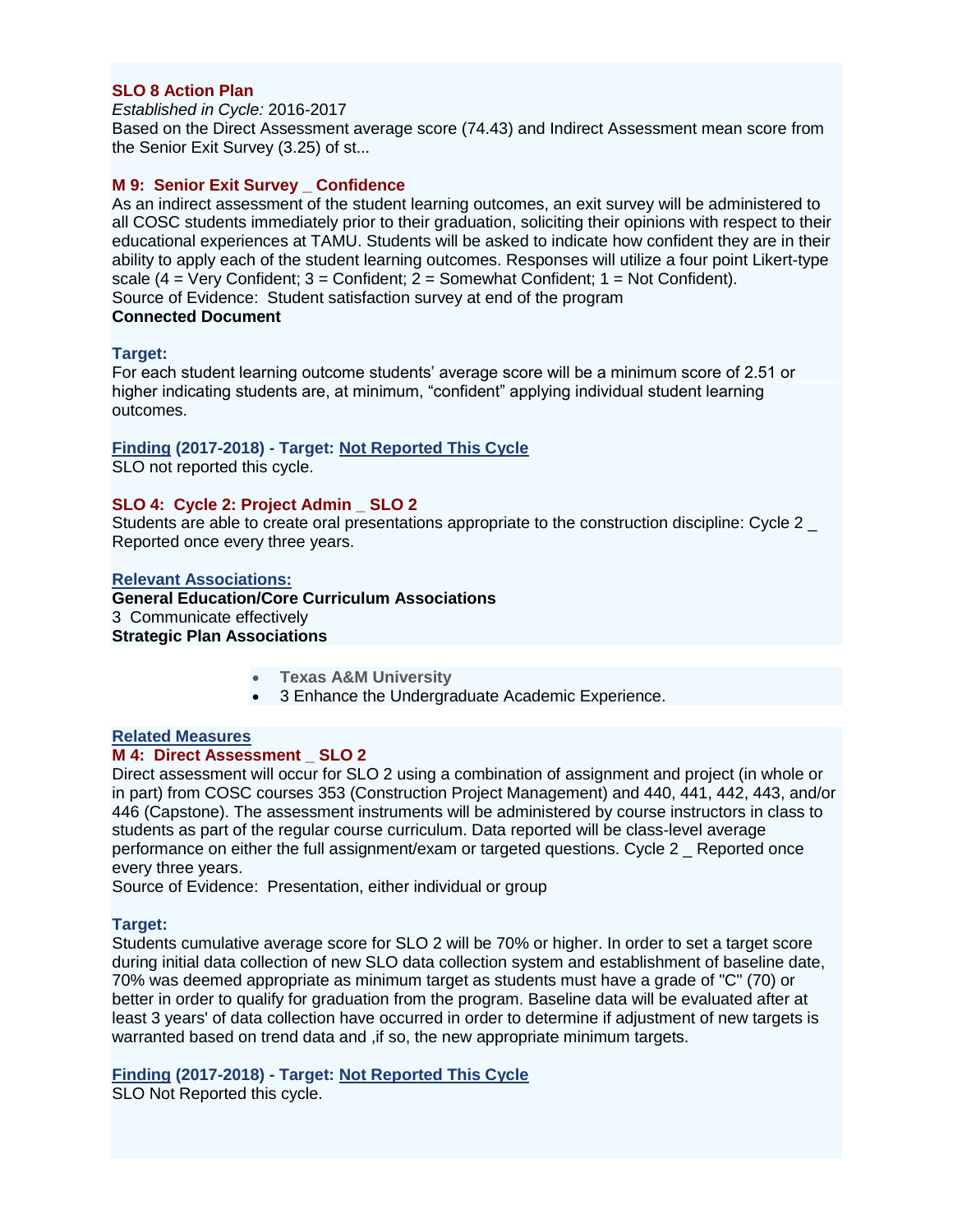#### **M 9: Senior Exit Survey \_ Confidence**

As an indirect assessment of the student learning outcomes, an exit survey will be administered to all COSC students immediately prior to their graduation, soliciting their opinions with respect to their educational experiences at TAMU. Students will be asked to indicate how confident they are in their ability to apply each of the student learning outcomes. Responses will utilize a four point Likert-type scale  $(4 = \text{Very Confidence 3} = \text{Confident}; 2 = \text{Somewhat Conflict}; 1 = \text{Not Conflict}).$ Source of Evidence: Student satisfaction survey at end of the program **Connected Document**

#### **Target:**

For each student learning outcome students' average score will be a minimum score of 2.51 or higher indicating students are, at minimum, "confident" applying individual student learning outcomes.

#### **Finding (2017-2018) - Target: Not Reported This Cycle** SLO not reported this cycle.

#### **SLO 5: Cycle 2: Project Admin. - SLO 6**

Students are able to analyze professional decisions based on ethical principles: Cycle 2 \_ Reported once every three years.

#### **Relevant Associations:**

#### **General Education/Core Curriculum Associations**

- 4 Practice personal and social responsibility
- 5 Demonstrate social, cultural, and global competence
- 6 Prepare to engage in lifelong learning

#### **Strategic Plan Associations**

- **Texas A&M University**
- 3 Enhance the Undergraduate Academic Experience.

#### **Related Measures**

#### **M 5: Direct Assessment \_ SLO 6**

Direct assessment will occur for SLO 6 using a combination of assignments (in whole or in part) from COSC courses 381 (Professional Ethics in Construction) and 463 (Introduction to Construction Law). The assessment instruments will be administered by course instructors in class to students as part of the regular course curriculum. Data reported will be class-level average performance on either the full assignment/exam or targeted questions. Cycle 2 Reported once every three years. Source of Evidence: Academic direct measure of learning - other

#### **Target:**

Students cumulative average score for SLO 6 will be 70% or higher. In order to set a target score during initial data collection of new SLO data collection system and establishment of baseline date, 70% was deemed appropriate as minimum target as students must have a grade of "C" (70) or better in order to qualify for graduation from the program. Baseline data will be evaluated after at least 3 years' of data collection have occurred in order to determine if adjustment of new targets is warranted based on trend data and , if so, the new appropriate minimum targets.

## **Finding (2017-2018) - Target: Not Reported This Cycle**

SLO Not Reported this cycle.

## **M 9: Senior Exit Survey \_ Confidence**

As an indirect assessment of the student learning outcomes, an exit survey will be administered to all COSC students immediately prior to their graduation, soliciting their opinions with respect to their educational experiences at TAMU. Students will be asked to indicate how confident they are in their ability to apply each of the student learning outcomes. Responses will utilize a four point Likert-type scale  $(4 = \text{Very Confidence}$ ;  $3 = \text{Confident}$ ;  $2 = \text{Somewhat Confidence}$ ;  $1 = \text{Not Confidence}$ ; 1. Source of Evidence: Student satisfaction survey at end of the program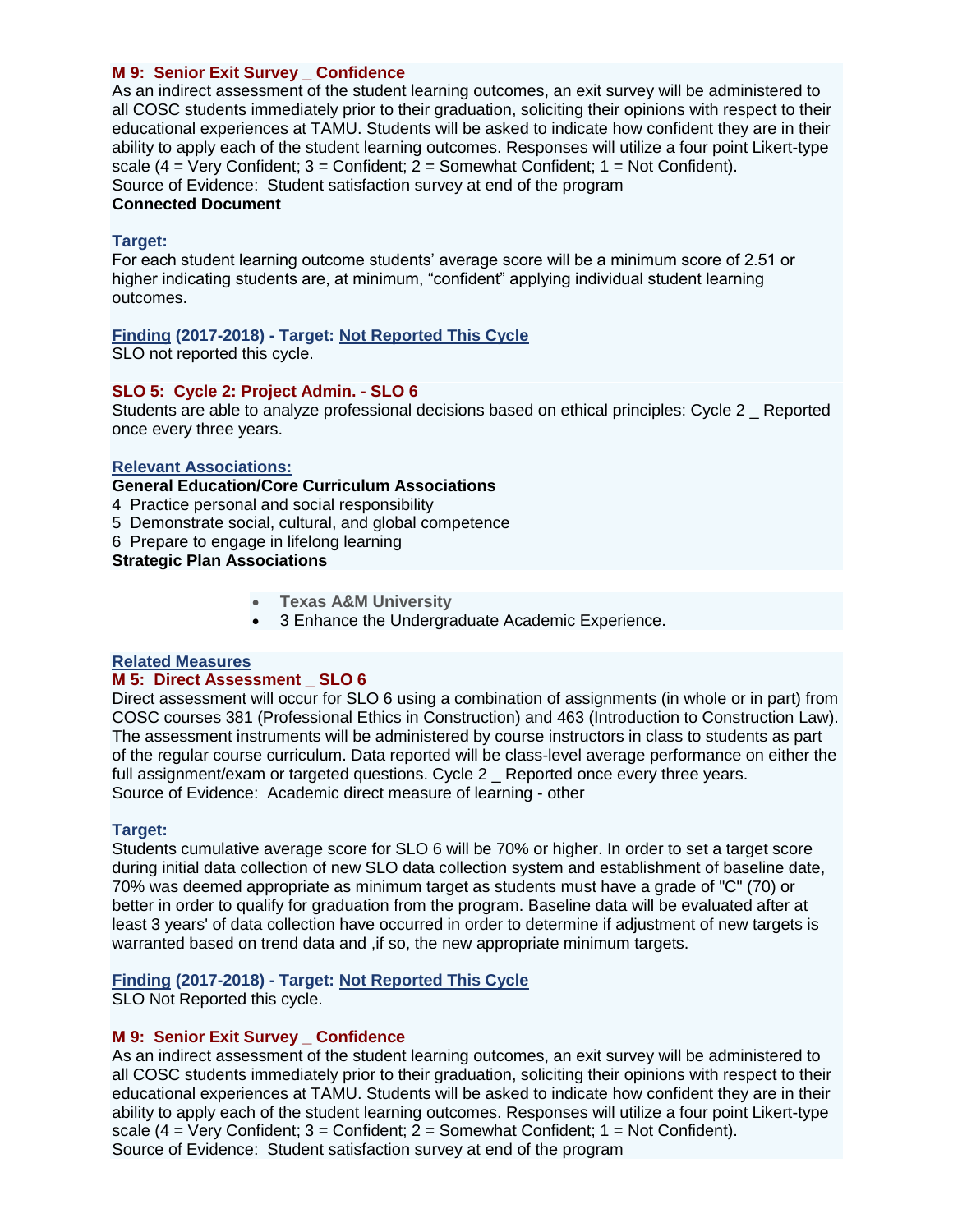#### **Target:**

For each student learning outcome students' average score will be a minimum score of 2.51 or higher indicating students are, at minimum, "confident" applying individual student learning outcomes.

## **Finding (2017-2018) - Target: Not Reported This Cycle**

SLO not reported this cycle.

### **SLO 6: Cycle 2: Project Admin. \_ SLO 9**

Students are able to apply construction management skills as a member of a multi-disciplinary team: Cycle 2 Reported once every three years.

## **Relevant Associations: General Education/Core Curriculum Associations** 7 Work collaboratively

#### **Strategic Plan Associations**

- **Texas A&M University**
- 3 Enhance the Undergraduate Academic Experience.

#### **Related Measures**

#### **M 6: Direct Assessment \_ SLO 9**

Direct assessment will occur for SLO 9 using a combination of assignments and/or project (in whole or in part) from COSC courses 494 (Internship) and 440, 441, 442, 443, and/or 446 (Capstone). The assessment instruments will be administered by course instructors in class to students as part of the regular course curriculum. Data reported will be class-level average performance on either the full assignment/exam or targeted questions. Cycle 2 \_ Reported once every three years. Source of Evidence: Academic direct measure of learning - other

#### **Target:**

Students cumulative average score for SLO 9 will be 70% or higher.

## **Finding (2017-2018) - Target: Not Reported This Cycle**

SLO Not Reported this cycle.

## **M 9: Senior Exit Survey Confidence**

As an indirect assessment of the student learning outcomes, an exit survey will be administered to all COSC students immediately prior to their graduation, soliciting their opinions with respect to their educational experiences at TAMU. Students will be asked to indicate how confident they are in their ability to apply each of the student learning outcomes. Responses will utilize a four point Likert-type scale  $(4 = \text{Very Conflict}; 3 = \text{Confident}; 2 = \text{Somewhat Conflict}; 1 = \text{Not Conflict}).$ Source of Evidence: Student satisfaction survey at end of the program **Connected Document**

#### **Target:**

For each student learning outcome students' average score will be a minimum score of 2.51 or higher indicating students are, at minimum, "confident" applying individual student learning outcomes.

## **Finding (2017-2018) - Target: Not Reported This Cycle**

SLO not reported this cycle.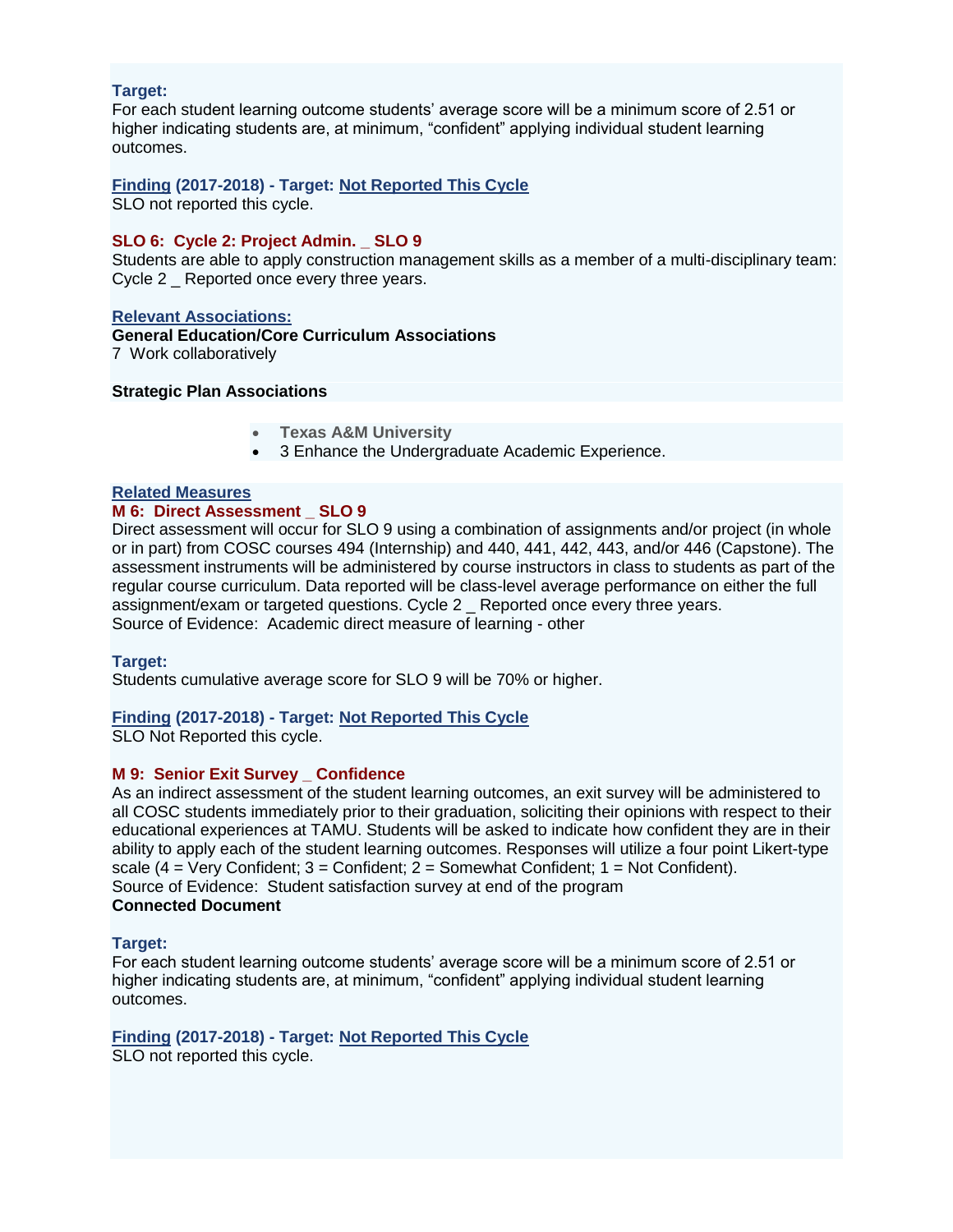## **SLO 7: Cycle 3: Project Controls \_ SLO 5**

Students are able to create construction project schedules: Cycle 3 \_ Reported once every three years.

**Relevant Associations: General Education/Core Curriculum Associations**

2 Demonstrate critical thinking

## **Strategic Plan Associations**

- **Texas A&M University**
- 3 Enhance the Undergraduate Academic Experience.

## **Related Measures**

## **M 7: Direct Assessment SLO 5**

Direct assessment will occur for SLO 5 using a combination of assignment and project (in whole or in part) from COSC courses 475 (Construction Project Planning) and 440, 441, 442, 443, and/or 446 (Capstone). The assessment instruments will be administered by course instructors in class to students as part of the regular course curriculum. Data reported will be class-level average performance on either the full assignment/exam or targeted questions. Cycle 3 \_ Reported once every three years.

Source of Evidence: Project, either individual or group

#### **Target:**

Students cumulative average score for SLO 5 will be 70% or higher. In order to set a target score during initial data collection of new SLO data collection system and establishment of baseline date, 70% was deemed appropriate as minimum target as students must have a grade of "C" (70) or better in order to qualify for graduation from the program. Baseline data will be evaluated after at least 3 years' of data collection have occurred in order to determine if adjustment of new targets is warranted based on trend data and , if so, the new appropriate minimum targets.

#### **Finding (2017-2018) - Target: Not Reported This Cycle** SLO Not Reported this cycle.

## **M 9: Senior Exit Survey Confidence**

As an indirect assessment of the student learning outcomes, an exit survey will be administered to all COSC students immediately prior to their graduation, soliciting their opinions with respect to their educational experiences at TAMU. Students will be asked to indicate how confident they are in their ability to apply each of the student learning outcomes. Responses will utilize a four point Likert-type scale  $(4 = \text{Very confident}; 3 = \text{Confident}; 2 = \text{Somewhat Conflict}; 1 = \text{Not Conflict}).$ Source of Evidence: Student satisfaction survey at end of the program **Connected Document**

## **Target:**

For each student learning outcome students' average score will be a minimum score of 2.51 or higher indicating students are, at minimum, "confident" applying individual student learning outcomes.

#### **Finding (2017-2018) - Target: Not Reported This Cycle** SLO not reported this cycle.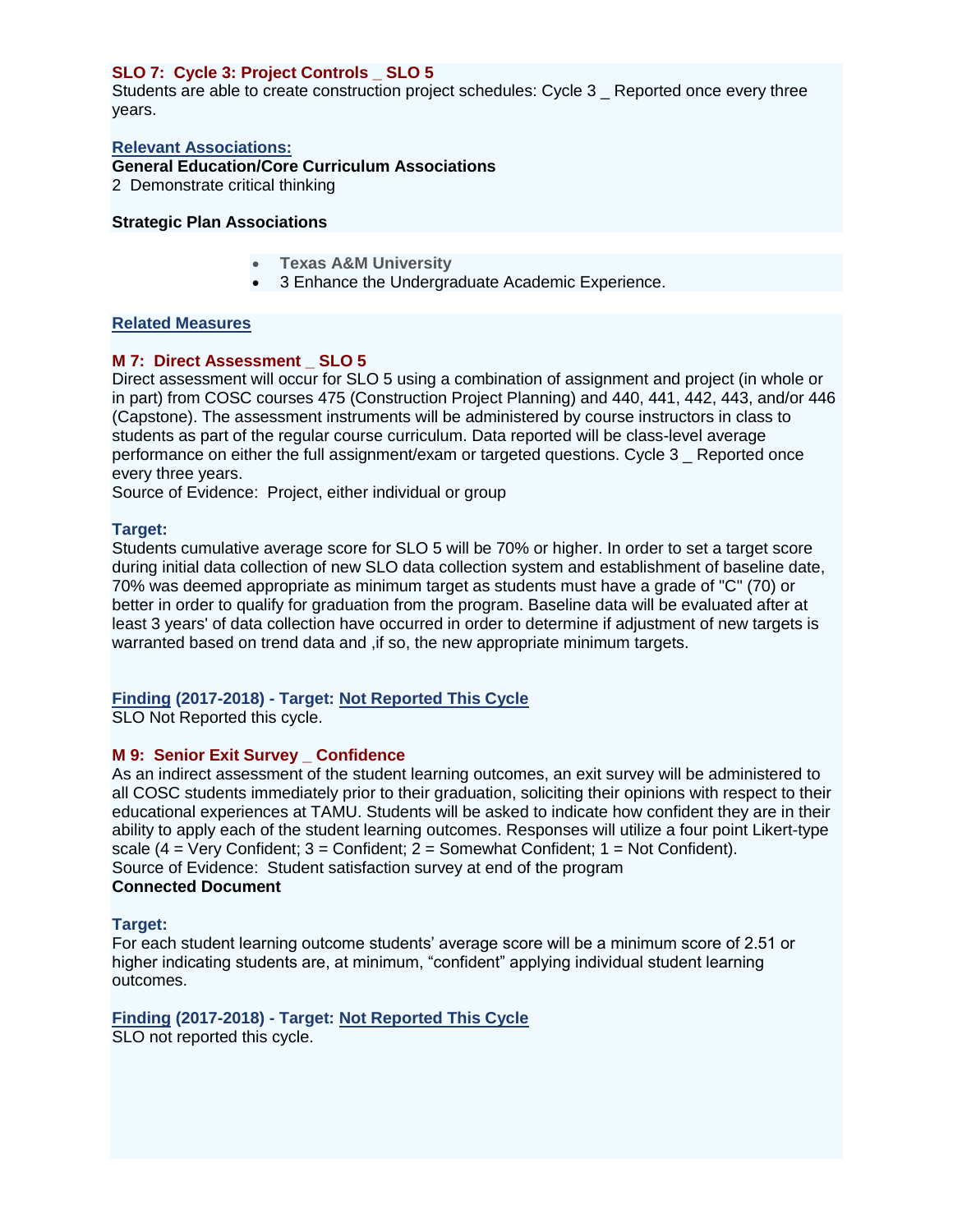## **SLO 8: Cycle 3: Project Controls \_ SLO 10**

Students are able to apply electronic-based technology to manage the construction process: Cycle 3 Reported once every three years.

#### **Relevant Associations:**

**General Education/Core Curriculum Associations**

2 Demonstrate critical thinking

## **Strategic Plan Associations**

- **Texas A&M University**
- 3 Enhance the Undergraduate Academic Experience.

#### **Related Measures**

## **M 8: Direct Assessment SLO 10**

Direct assessment will occur for SLO 10 using a combination of assignments (in whole or in part) from COSC courses 275 (Estimating I), 375 (Estimating II), and 475 (Construction Project Planning). The assessment instruments will be administered by course instructors in class to students as part of the regular course curriculum. Data reported will be class-level average performance on either the full assignment/exam or targeted questions. Cycle 3 \_ Reported once every three years. Source of Evidence: Academic direct measure of learning - other

#### **Target:**

Students cumulative average score for SLO 10 will be 70% or higher. In order to set a target score during initial data collection of new SLO data collection system and establishment of baseline date, 70% was deemed appropriate as minimum target as students must have a grade of "C" (70) or better in order to qualify for graduation from the program. Baseline data will be evaluated after at least 3 years' of data collection have occurred in order to determine if adjustment of new targets is warranted based on trend data and ,if so, the new appropriate minimum targets.

## **Finding (2017-2018) - Target: Not Reported This Cycle**

SLO Not Reported this cycle.

## **M 9: Senior Exit Survey \_ Confidence**

As an indirect assessment of the student learning outcomes, an exit survey will be administered to all COSC students immediately prior to their graduation, soliciting their opinions with respect to their educational experiences at TAMU. Students will be asked to indicate how confident they are in their ability to apply each of the student learning outcomes. Responses will utilize a four point Likert-type scale  $(4 = \text{Very Confidence}$ ;  $3 = \text{Confident}$ ;  $2 = \text{Somewhat Confidence}$ ;  $1 = \text{Not Confidence}$ ; 1 Source of Evidence: Student satisfaction survey at end of the program **Connected Document**

## **Target:**

For each student learning outcome students' average score will be a minimum score of 2.51 or higher indicating students are, at minimum, "confident" applying individual student learning outcomes.

## **Finding (2017-2018) - Target: Not Reported This Cycle**

SLO not reported this cycle.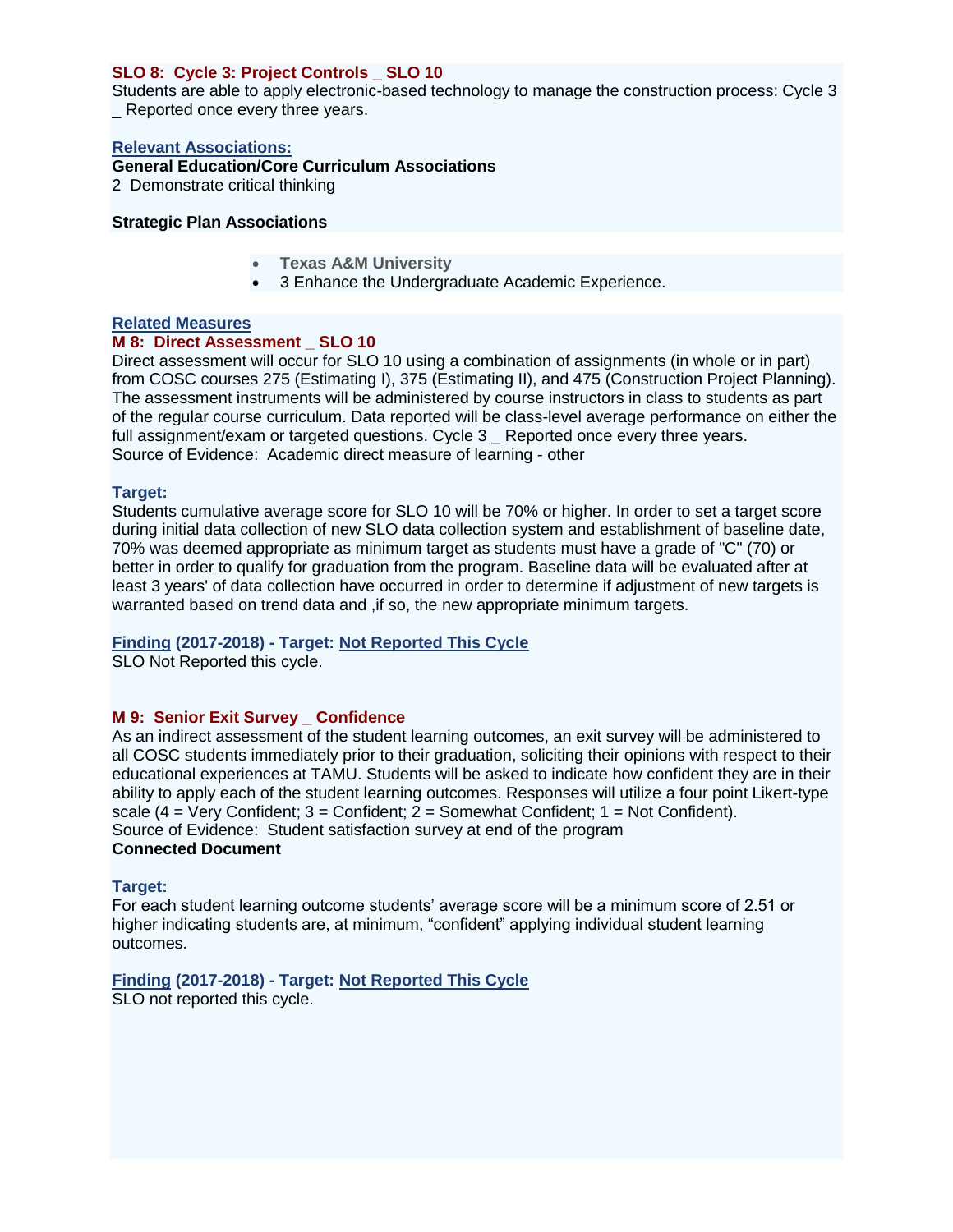## **Details of Action Plans for This Cycle (by Established cycle, then alpha)**

## **Increase overall enrollment of undergraduate program**

The Department of Construction Science plans to increase the overall enrollment of our undergraduate program, with particular emphasis on underrepresented populations. The department plans to recruit at community colleges in south Texas and major metropolitan areas. Recent surveys conducted by the department have revealed that most students in our program did not know about the Construction Science degree before they were accepted into Texas A&M University. In order to inform prospective students about our department, we will also be meeting with Education Services Centers Regions and high school counselors across the state of Texas.

**Established in Cycle:** 2011-2012 **Implementation Status:** Finished **Priority:** High

#### **Undergraduate Competition Teams**

The Undergraduate Committee is aware that the goal was not completely met and is meeting regularly and diligently working to develop a workable solution.

**Established in Cycle:** 2012-2013 **Implementation Status:** Finished **Priority:** High

**Implementation Description:** During the 2013-2014 academic year two of our three teams placed and the third team advanced to the final round of competition.

#### **Review, Revise, Align Student Learning Outcomes**

Student Learning Outcomes (SLO) for all required construction science courses will be reviewed, revised, and aligned with the American Council for Construction Education (ACCE) and Texas A&M University student learning outcomes. ACCE (our accrediting body) increased their SLO's from 13 to 21 in 2014. The goal of the department is to show the correlation between ACCE, Texas A&M University, and Construction Science Department SLO's. All syllabi for our department will be revised to reflect new SLO's and will be used beginning in the fall of 2014.

**Established in Cycle:** 2013-2014 **Implementation Status:** Finished **Priority:** High **Projected Completion Date:** 06/2015

**Responsible Person/Group:** Undergraduate Program Coordinator, Undergraduate Instruction **Committee** 

### **Introduce and Implement Good Writing Skills**

Based on our findings in the capstone courses, we will focus on introducing and implementing good writing skills in other courses within our curriculum, specifically COSC 175 - Construction Graphics and COSC 463 - Intro to Construction Law. Industry consistently states students need to improve their writing skills.

**Established in Cycle:** 2014-2015 **Implementation Status:** In-Progress **Priority:** High

**Implementation Description:** There are embedded writing assignments in COSC 175 which includes essay, business letter, and resume and in COSC 463 which includes business letter, essay and outlining. Students writing skills are also emphasized and assessed in the required internship course (COSC 494.)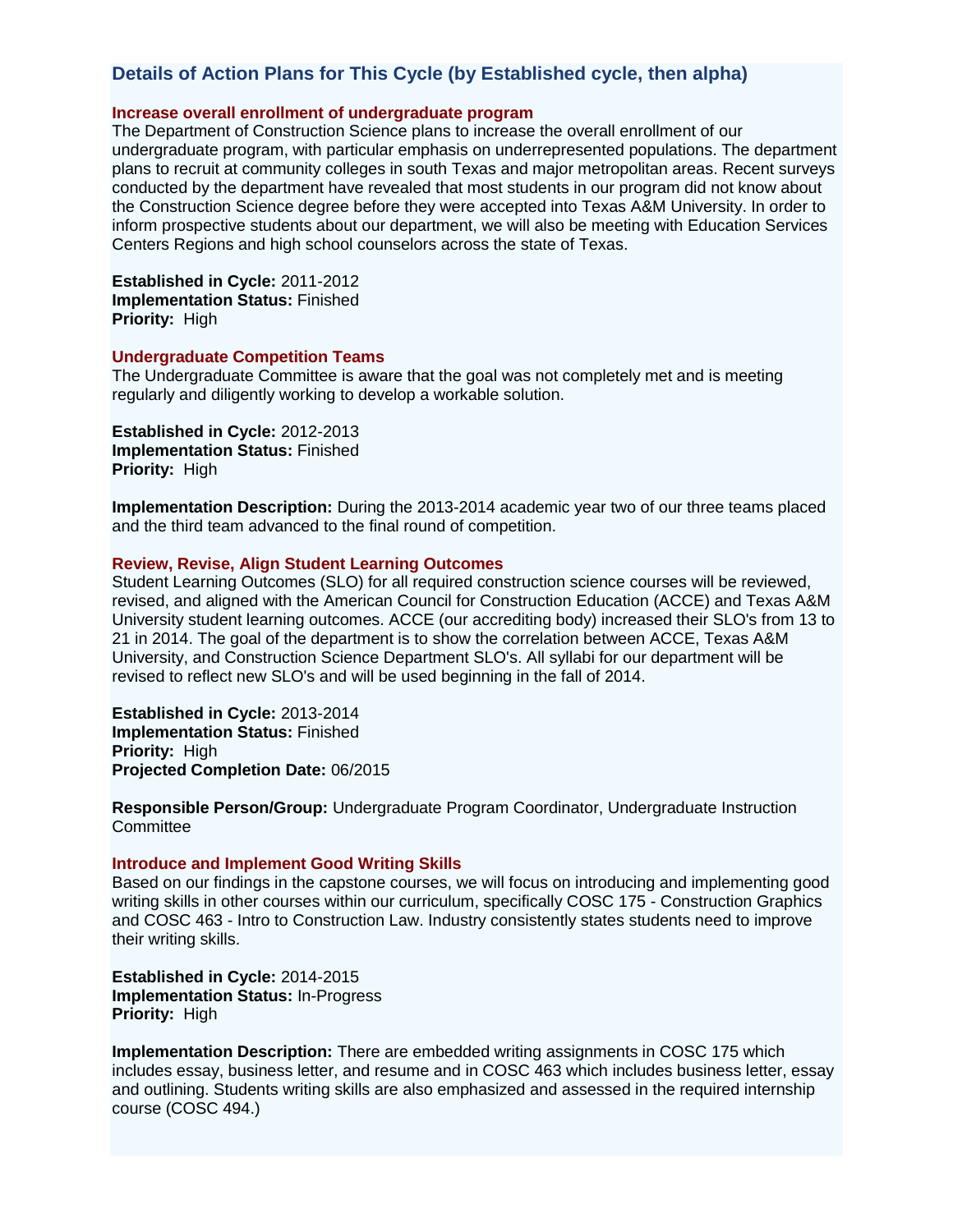#### **Sustainability and Ethics Emphasis**

The target of a minimum evaluation of 70% in each of area of competence was only Partially Met for the two objectives Sustainability and Ethics and Social Responsibility, indicating a greater need for programmatic emphasis for each objective. In order to increase student understanding and awareness of both Sustainability and Ethics and Social Responsibility as applied in the construction field, during faculty Course Group review of the objectives Sustainability and Ethics and Social Responsibility the Department of Construction Science will identify the most appropriate places for increased emphasis on sustainability and social responsibility and ethics education in our program. Individual faculty will implement any changes deemed appropriate that have been approved by the Course Group and Department Head.

**Established in Cycle:** 2015-2016 **Implementation Status:** Finished **Priority:** High

#### **SLO 20 Action Plan**

Based on the Direct Assessment average score (86.93) and Indirect Assessment mean score from the Senior Exit Survey (2.77) of students' ability to understand the basic principles of mechanical, electrical, and piping systems, greater emphasis will be placed on helping students make the connection between the material and its practical application - this may be accomplished through increased use of problem solving, examples, and real-world scenarios. Because many students no longer come from construction backgrounds with pre-existing knowledge/familiarity of concept application, the increased emphasis between content and practical application in addition to increased use of teaching practices such as problem-solving, examples, and real-world scenarios should enhance and reinforce student understanding of the material and its application.

**Established in Cycle:** 2016-2017 **Implementation Status:** In-Progress **Priority:** Low **Relationships (Measure | Outcome/Objective):**

- **Measure:** Direct Assessment \_ SLO 20 | **Outcome/Objective:** \*Cycle 1: MMDA SLO 20
- **Measure:** Senior Exit Survey \_ Confidence | **Outcome/Objective:** \*Cycle 1: MMDA SLO 20

#### **SLO 8 Action Plan**

Based on the Direct Assessment average score (74.43) and Indirect Assessment mean score from the Senior Exit Survey (3.25) of students' ability to analyze methods, materials, and equipment used to construct projects, greater emphasis will be placed on helping students make the connection between the material and its application and factors that influence it - this may be accomplished through increased use of problem solving, examples, and real-world scenarios. Because many students no longer come from construction backgrounds with pre-existing knowledge/familiarity of concept application, the increased emphasis between content and practical application in addition to increased use of teaching practices such as problem-solving, examples, and real-world scenarios should enhance and reinforce student understanding of the material and its application.

**Established in Cycle:** 2016-2017 **Implementation Status:** In-Progress **Priority:** High **Relationships (Measure | Outcome/Objective):**

- **Measure:** Direct Assessment \_ SLO 1 | **Outcome/Objective:** Cycle 2: Project Admin. SLO 1
- **Measure:** Direct Assessment \_ SLO 8 | **Outcome/Objective:** \*Cycle 1: MMDA SLO 8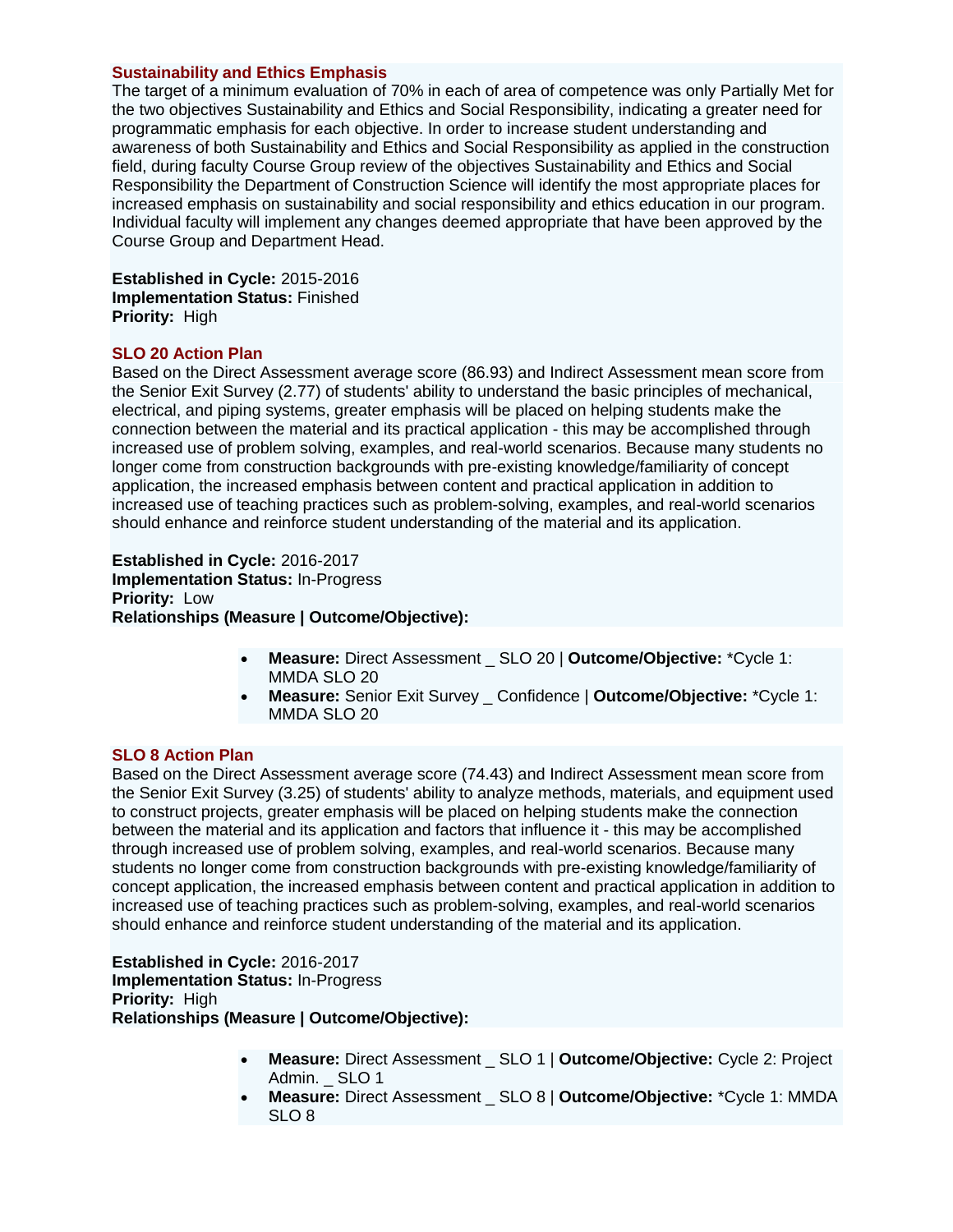**Implementation Description:** instructor provided increased real-world examples in course

#### **Materials, Methods, and Equipment**

Students Cumulative average scores for SLO 8 during the Fall 2017 and Spring 2018 semesters were 62.57 and 71.87, respectively. Therefore students cumulative SLO 8 average score for the 2017-18 academic year was 67.22, therefore the target of 70% or greater SLO average was not met. Further, the cumulative score for AY 2017/18 a 7.21 point drop from the cumulative score for AY 2016/17 of 74.43. These results indicate a need for greater emphasis on the methods, material, and equipment used to construct projects in not only targeted courses, but also in other appropriate courses throughout the curriculum. The course instructors in the Construction Materials and Methods courses (COSC 253 & 254) were changed for the Fall 2018 semester to introduce different teaching styles, personal work experience and real-world examples, in order to provide enriched course content to help students successfully connect content matter with application.

**Established in Cycle:** 2017-2018 **Implementation Status:** Planned **Priority:** High

## **Analysis Questions and Analysis Answers**

### **Consider the Findings and the Action Plan(s) established this cycle. How did the program/unit identify these next steps for action? Why does the program/unit believe this Action Plan(s) should improve future assessment results?**

Academic Year (AY) 2017/18 is the second year in which a new COSC Undergraduate Assessment Plan was implemented. The new assessment plan contains new Outcomes/Objectives; Measures; and Findings which are now aligned with the COSC degree program's accrediting body the American Council for Construction Education (ACCE) Student Learning Outcomes. The Assessment Plan follows a three-year cycle, therefore not all objectives are assessed every year. Cycle 1 containing SLOs #8 and 20 will be the only SLOs reported during the 2017/18 WEAVE assessment cycle. Materials, Methods, and Equipment: Planned. Although the indirect assessment from the Senior Exit Survey target was met in both AY2016/17 (3.25) and AY2017/18 (2.92), the direct assessment average score in AY2017/18 decreased from the average score of 74.43 in AY2016/17 to only 67.22 not meeting the direct assessment target of 70%. These results indicate the department needs greater emphasis on the methods, material, and equipment used to construct projects in not only targeted courses, but also in other appropriate courses throughout the curriculum. The change in course instructors for the Construction Materials and Methods courses (COSC 253 & 254) should provide students with different teaching styles/approaches than were implemented in previous years. The fresh perspective of the new instructors, who are primarily from industry, should also provide students with an enriched content containing personal work experience and real-world examples to encourage student connections of course content to practical application promoting greater understanding and retention.

#### **\*CRITICAL\* Provide an update for completed or ongoing action plans from the previous year(s). Discuss any successes, challenges, and/or obstacles the program/unit has experienced while implementing the Action Plan(s). Address whether or not the program/unit has seen any improvement in assessment results for the targeted Outcome(s) the Action Plan(s) were designed to address and why the action plan may/may not have resulted in improvements.**

The SLO 8 and 20 action plans were identified by faculty members of the course group with responsibility of teaching those courses with primary emphasis on the targeted SLOs. Because many students no longer come from construction backgrounds with pre-existing knowledge/familiarity of concept application, the increased emphasis between content and practical application in addition to increased use of teaching practices such as problem-solving, examples, and real-world scenarios should enhance and reinforce student understanding of the material and its application. Introduce and Implement Good Writing Skills – In Progress: There are embedded writing assignments in COSC 175 which includes essay, business letter, and resume and in COSC 463 which includes business letter, essay and outlining. Students writing skills are also emphasized and